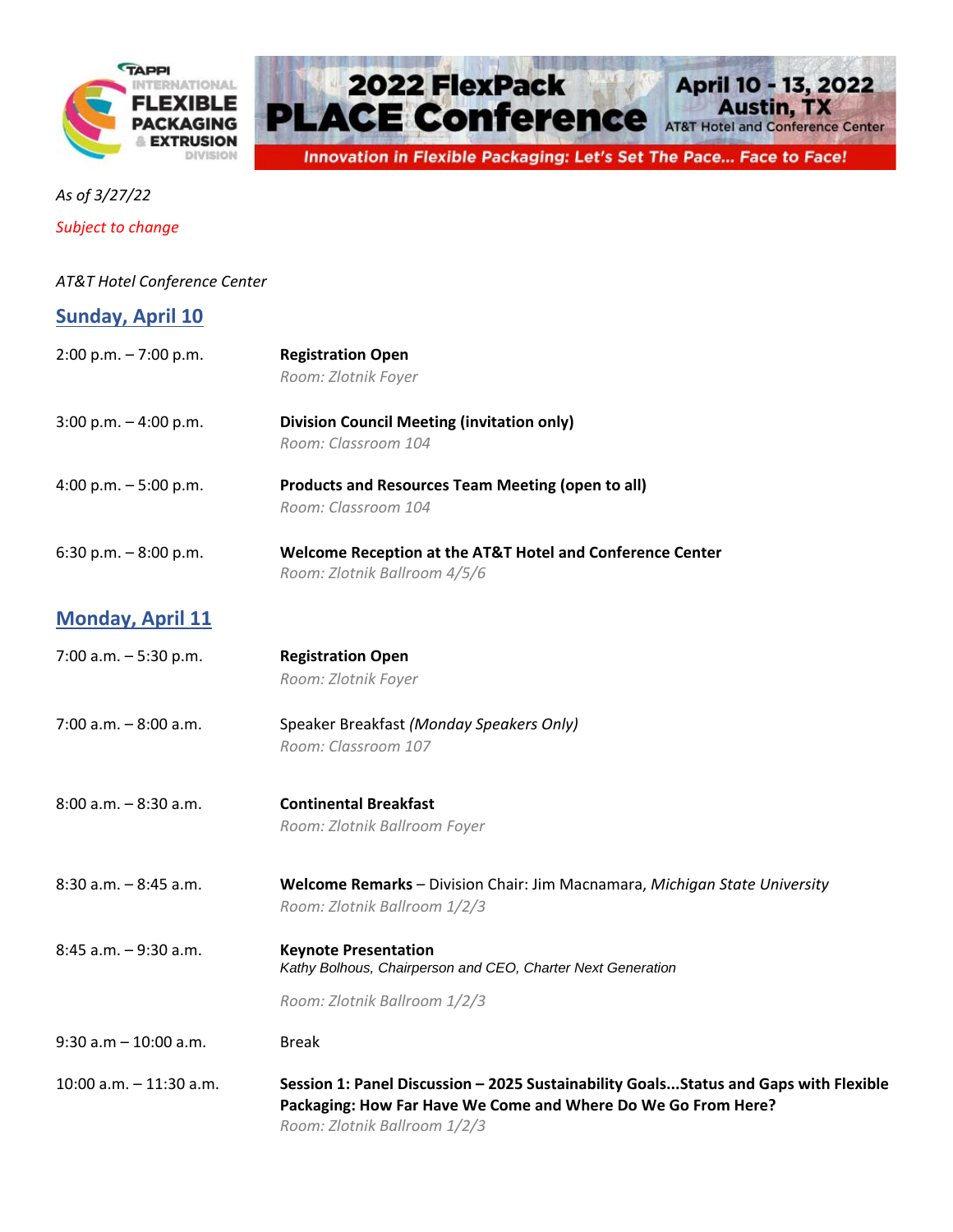|                           | Panel Moderator: Michael Biscoglio, The Dow Chemical Company<br><b>Panelists:</b><br>Dan Felton, AMERIPEN<br>Nate Miranda, TC Transcontinental<br>Todd Fayne, PepsiCo |
|---------------------------|-----------------------------------------------------------------------------------------------------------------------------------------------------------------------|
|                           | Stephanie Hicks, Trex Company                                                                                                                                         |
|                           | Mika Härkönen, VTT Technical Research Centre of Finland                                                                                                               |
| $11:30$ a.m. $-$ noon     | <b>Free Time</b>                                                                                                                                                      |
| Noon $- 1:30$ p.m.        | Newcomers Lunch - Hosted by the IFPED Division Council (all first time attendees are<br>welcome)<br>Room: Zlotnik Ballroom 4/5/6                                      |
| 1:30 p.m. $- 2:00$ p.m.   | <b>Session 2: New Technology Showcase</b><br>Moderator: Jim Macnamara, Michigan State University<br>Room: Zlotnik Ballroom 1/2/3                                      |
|                           | Translating Consumer Insights into Packaging Innovation, Eric Vignola, NOVA<br>$\bullet$<br>Chemicals<br>Mica Corporation, Jeff Siegel<br>٠                           |
|                           | Dow Chemical, Michelle Sauder                                                                                                                                         |
|                           | The Division's Newest Publication Project (TAPPI Products & Resources Team),<br>$\bullet$<br>Warren Durling, TAPPI Outgoing Team Lead                                 |
| $2:00$ p.m. $- 2:30$ p.m. | Aluminium Foil and Extrusion Coating - Latest News About an Old Couple from the Old<br>World<br>Günter Schubert, Speira GmbH<br>Room: Zlotnik Ballroom 1/2/3          |
| 2:30 p.m.                 | <b>Free Time</b>                                                                                                                                                      |
| 3 p.m. - 5:30 p.m.        | <b>Tabletop Reception</b><br>Room: Foyer                                                                                                                              |
| <b>Tuesday, April 12</b>  |                                                                                                                                                                       |
| 7:00 a.m. $-5:30$ p.m.    | <b>Registration Open</b><br>Room: Zlotnik Foyer                                                                                                                       |
| $7:00$ a.m. $-8:00$ a.m.  | Speaker Breakfast (Tuesday Speakers Only)<br>Room: Classroom 107                                                                                                      |
| $7:00$ a.m. $-8:00$ a.m.  | <b>Continental Breakfast</b><br>Room: Zlotnik Ballroom Foyer                                                                                                          |
| $8:00$ a.m. $-10:00$ a.m. | <b>Session 3: Package Engineering &amp; Film Design</b><br>Session Chair: Warren Durling, Clorox<br>Room: Zlotnik Ballroom 1/2/3                                      |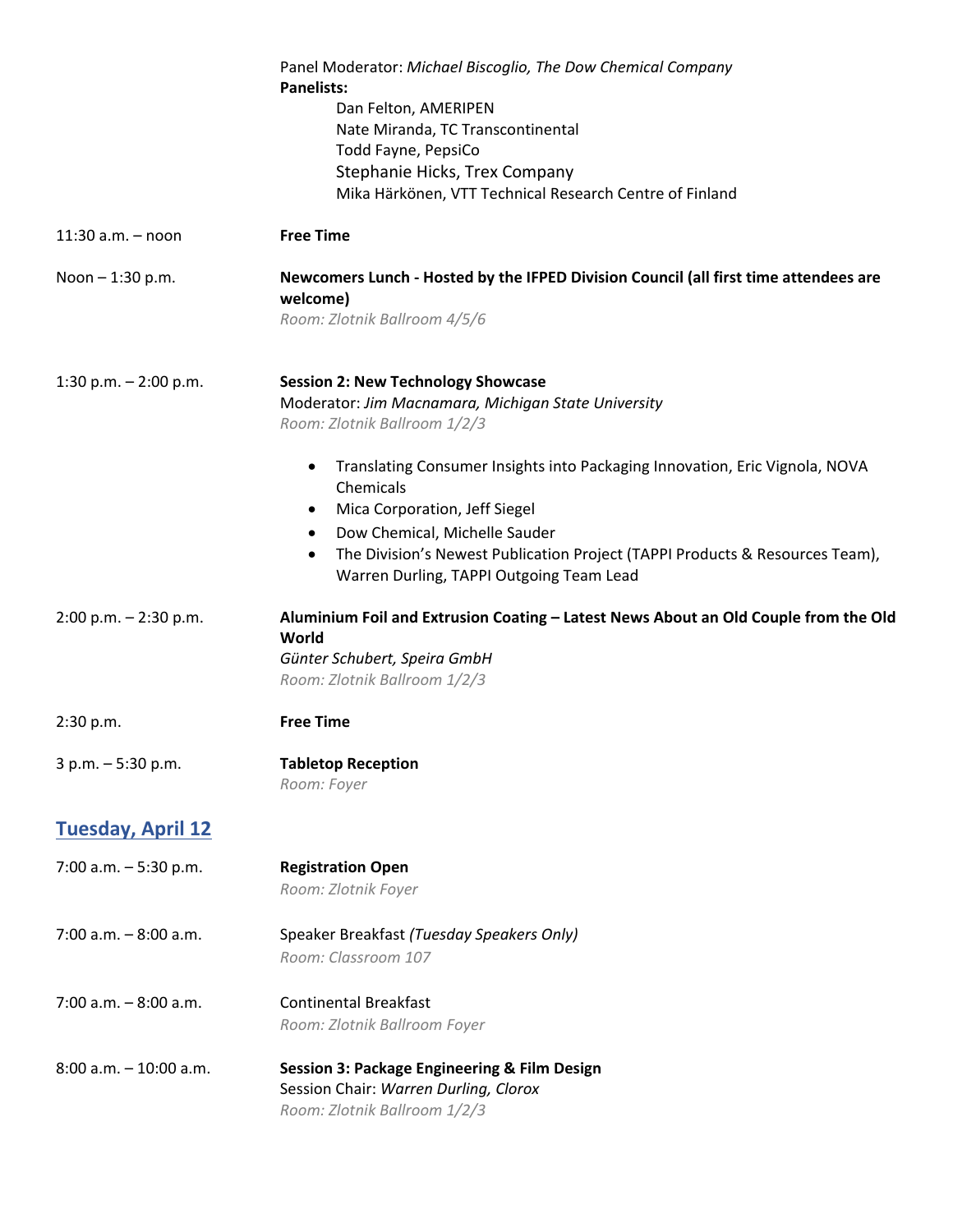|                           | Bending Stiffness and Coefficient of Friction for High-Speed Converting<br>Dan Ward, Nova Chemicals                                                           |
|---------------------------|---------------------------------------------------------------------------------------------------------------------------------------------------------------|
|                           | <b>HDPE Barrier Extrusion Lamination for Flexible Packaging</b><br>Emily Silber, LyondellBasell (presented by Scott Weber, LyondellBasell)                    |
|                           | <b>Exploring Novel HDPE Solutions for Oriented Polyethylene (OPE) Films</b><br>Nilesh Savargaonkar, Exxon Mobil Chemical Company                              |
|                           | Expanding Boundaries on Bi-oriented Polyethylene (BOPE): Productivity and<br>Performance                                                                      |
|                           | Jian Wang, The Dow Chemical Company                                                                                                                           |
| $8:00$ a.m. $-10:00$ a.m. | Session 4: Advances in Polymer Processing - I<br>Session Chair: Günter Schubert, Speira GmbH<br>Room: Classroom 106                                           |
|                           | Introducing a New Extrusion Die Flow Distribution Channel for Cast Film Applications<br>Sam Iuliano, Nordson EDI                                              |
|                           | Why All Films Don't Corona Treat the Same<br>Aaron Hootkin, Enercon Industries                                                                                |
|                           | Understanding the Advantages of Using Pressure Control to Minimize the Effect of<br><b>Process Variations</b><br>Kevin Slusarz, US Extruders                  |
|                           | <b>Extrusion Coating &amp; Laminating - Accurate Melt Temperature Measurement and</b><br><b>Optimization</b><br>Kelly Frey, Chevron Phillips Chemical Company |
| 10:00 a.m.                | <b>Break</b>                                                                                                                                                  |
| $10:30$ a.m. $-$ noon     | <b>Session 5: Developments in Recycled Material Reutilization</b><br>Session Chair: Warren Durling, Clorox<br>Room: Zlotnik Ballroom 1/2/3                    |
|                           | <b>Recyclability of Polyethylene Based Packaging Structures</b><br>Larry Effler, The Dow Chemical Company                                                     |
|                           | <b>Myths and Truths about Nylon Recycling</b><br>Sergi Salvà Sàez, UBE                                                                                        |
|                           | Enabling Circular Economy in Flexible Packaging - Incorporating High Level of PCR in<br><b>HDS Films</b>                                                      |
|                           | Vinod Kumar Konaganti, NOVA Chemicals                                                                                                                         |
| $10:30$ a.m. $-$ noon     | Session 6: Advances in Polymer Processing - II<br>Session Chair: James Bryant, NOVA Chemicals<br>Room: Classroom 106                                          |
|                           | <b>Extrusion Coating Die Tooling with Edge Encapsulation</b><br>Sam Iuliano, Nordson EDI                                                                      |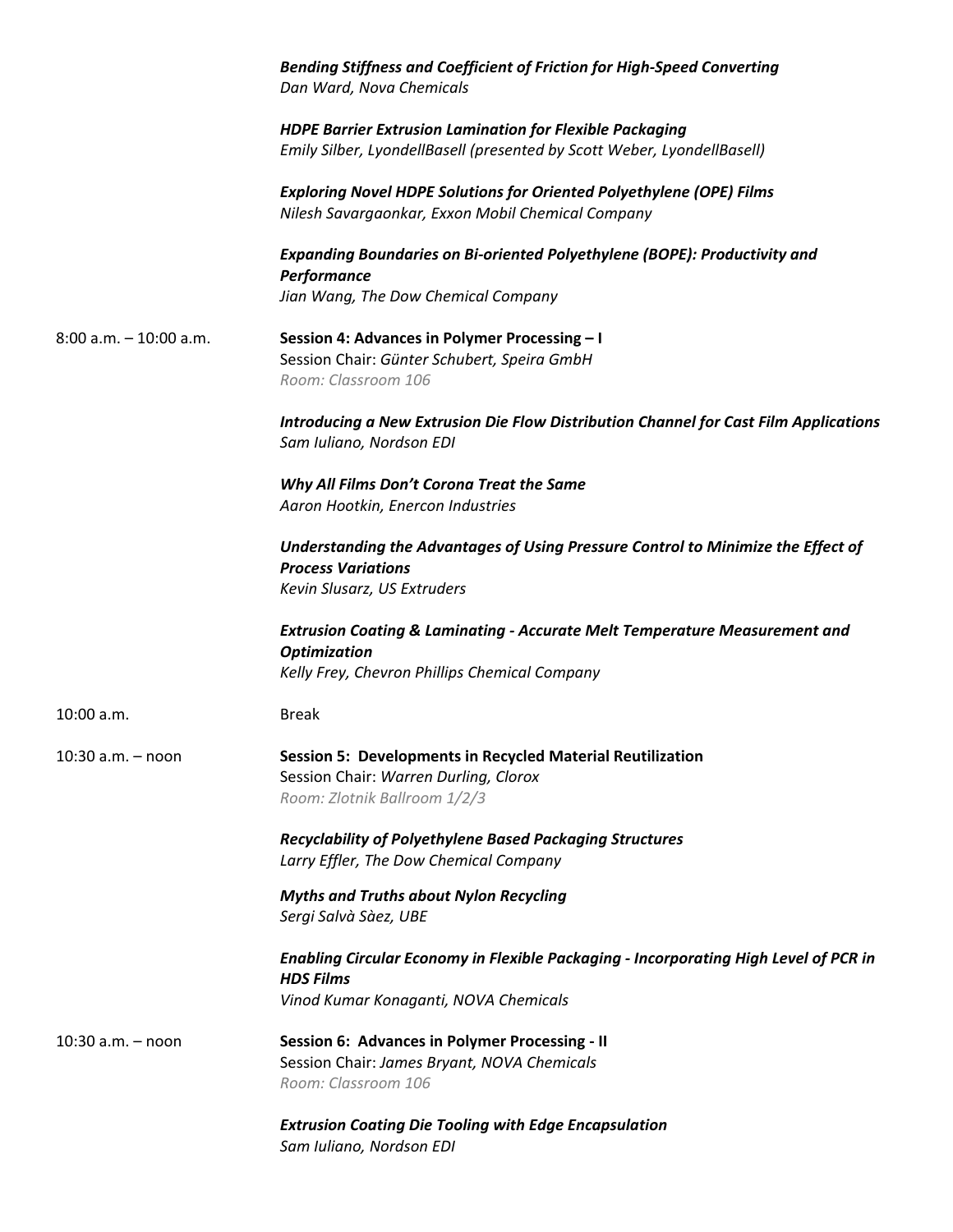|                          | <b>Solving Common Problems in Film Extrusion</b><br>Karen Xiao, Macro Engineering                                                                                                                                                                            |
|--------------------------|--------------------------------------------------------------------------------------------------------------------------------------------------------------------------------------------------------------------------------------------------------------|
|                          | High Performance Extrusion Coating of Thin Aluminium Foil and Barrier Challenges<br><b>Brought Along</b><br>Günter Schubert, Speira GmbH                                                                                                                     |
| Noon $- 2:00$ p.m.       | <b>Awards Luncheon</b><br>Room: Zlotnik Ballroom 1/2/3                                                                                                                                                                                                       |
| 12:30 p.m. $-$ 1:00 p.m. | <b>Awards Presentation</b><br>Moderator: Kelly Frey, Chevron Phillips Chemical Company<br>Room: Zlotnik Ballroom 4/5/6<br>Sponsored by: NOVA Chemicals                                                                                                       |
| 1:00 p.m. $-$ 2:00 p.m.  | Keynote Presentation - Sustainable Flexible Packaging: Perspectives and R&D Effort<br>from Packaging Converters<br>Tom Lee, Vice-President Research and Development, TC Transcontinental<br>Room: Zlotnik Ballroom 1/2/3                                     |
| $2:00$ p.m. $-3:30$ p.m. | <b>Session 7: Specialty Films and Coatings</b><br>Session Chair: Jim Macnamara, Michigan State University<br>Room: Zlotnik Ballroom 1/2/3<br><b>New Developments for PET Replacement Film</b>                                                                |
|                          | Michael Andrews, Windmöller & Hölscher<br><b>Cellulosic Materials: Alternative Solutions for Sustainable Flexible Packaging</b><br>Stéphan Larivière, FPInnovations<br>Optimization of Ethylene Acrylic Acid and Low Density Polyethylene Blend in Tie-layer |
| $2:00$ p.m. $-3:30$ p.m. | Yong Zheng, SK GC Americas<br><b>Session 8: Advances in Polymer Processing - III</b><br>Session Chair: Fraser Waldie, NOVA Chemicals<br>Room: Classroom 106                                                                                                  |
|                          | Recycling of Packaging Plastics: Process Technologies, Challenges and New<br><b>Developments</b><br>Mika Härkönen, VTT Technical Research Centre of Finland Ltd                                                                                              |
|                          | <b>Nanolayer Coextrusion Enhancement of Cast Film Systems</b><br>Michael Ponting, Peak Nano<br><b>Cross section Polishing - A Prime Tool to Uncover Defects in Packaging Laminates</b>                                                                       |
| 3:30 p.m.                | Günter Schubert, Speira GmbH<br><b>Break</b>                                                                                                                                                                                                                 |
| 4:00 p.m. $-5:30$ p.m.   | Session 9: Classic Papers - Timeless Technical Insights                                                                                                                                                                                                      |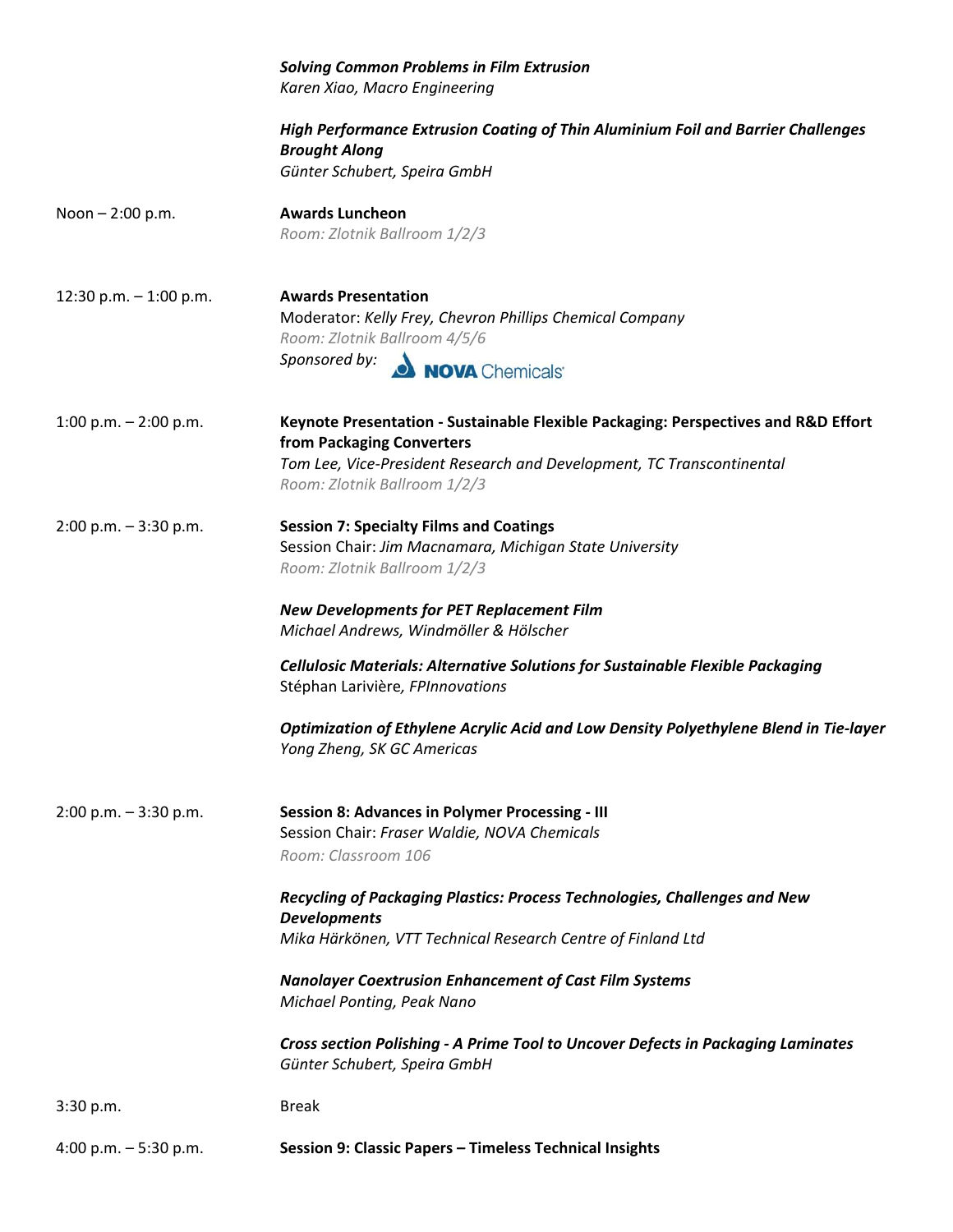Session Chairs: *Dorene Smith, Westlake Chemicals Scott Marks,* The *Dow Chemical Company Room: Zlotnik Ballroom 1/2/3*

*Fundamentals of Extrusion Coating: Tidbits and Shortcuts by Ray Edwards Restored and Re‐presented by Dorene Smith, Westlake*

*Polymers: Film and Extrusion Coating Lines Dragan Djordjevic (Tappi Polymers, Laminations, & Coatings events; circa 1990's) Represented by Lou Piffer, Davis‐Standard*

*Solidification Process in Extrusion Coating by William M. Karszes Represented by Barry Morris, retired from both DuPont and The Dow Chemical Company*

6:00 p.m. – 10:00 p.m. **Evening Event at Banger Sausage House and Beer Garden (transportation provided)**  *Sponsored by:* 

## **Wednesday, April 13**

- 7:00 a.m. 5:30 p.m. **Registration Open** *Room: Zlotnik Foyer*
- 7:00 a.m. 8:00 a.m. Speaker Breakfast *(Wednesday Speakers Only) Room: Classroom 107*
- 7:00 a.m. 8:00 a.m. Continental Breakfast *Room: Zlotnik Ballroom Foyer*
- 8:00 a.m. 10:00 a.m. **Session 10: Leading Towards a Circular Economy** Session Chair: *Gary Li, KPMG Room: Zlotnik Ballroom 1/2/3*
	- *Sustainable Packaging – Recycling/Biopolymers Steve DeSpain, Reifenhauser Incorporated*
	- *Extrusion Coating versus Adhesive Lamination – A comparison study Lou Piffer, Davis‐Standard*
	- *Plastic Sustainability: Can We See the Forest for Trees? Pierre Sarazin, PolyExpert*
	- *Translating Consumer Insights into Packaging Innovation Eric Vignola, NOVA Chemicals*

8:00 a.m. – 10:00 a.m. **Session 11: Biopolymers and Compostability** Session Chair: *Rob Hammond, Mica Corporation Room: Classroom 106*